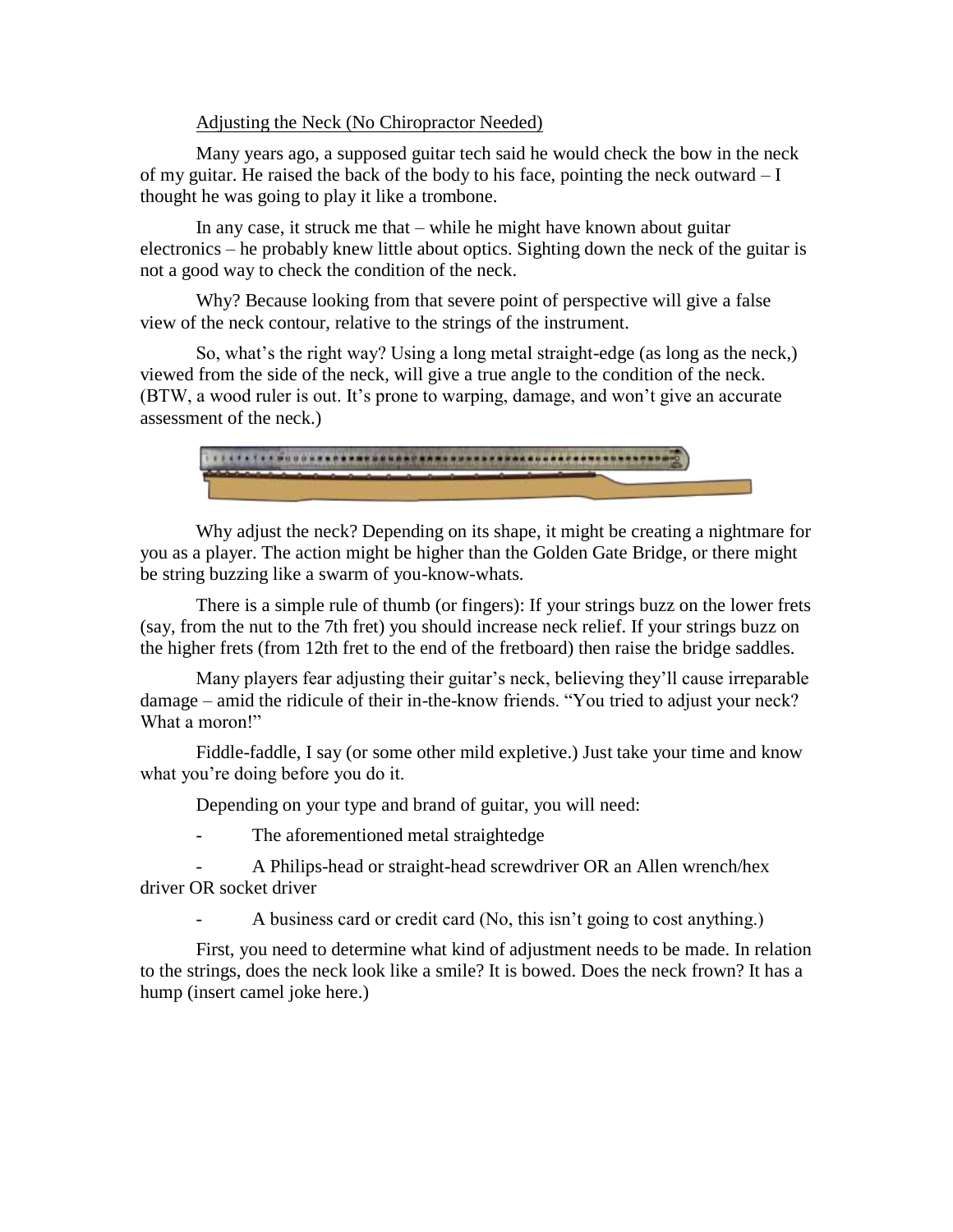

Almost all guitars have what's known as a truss rod – a metal or graphite bar inside the neck. The purpose of the truss rod is to counteract the natural tension on the wooden neck from the strings.

Somewhere on the guitar is a way to increase or decrease the tension on the neck – which increases or decreases the bow or hump. It may be a screw head or hex nut and it may be at the headstock end or body end of the guitar. But, never fear – it is there.